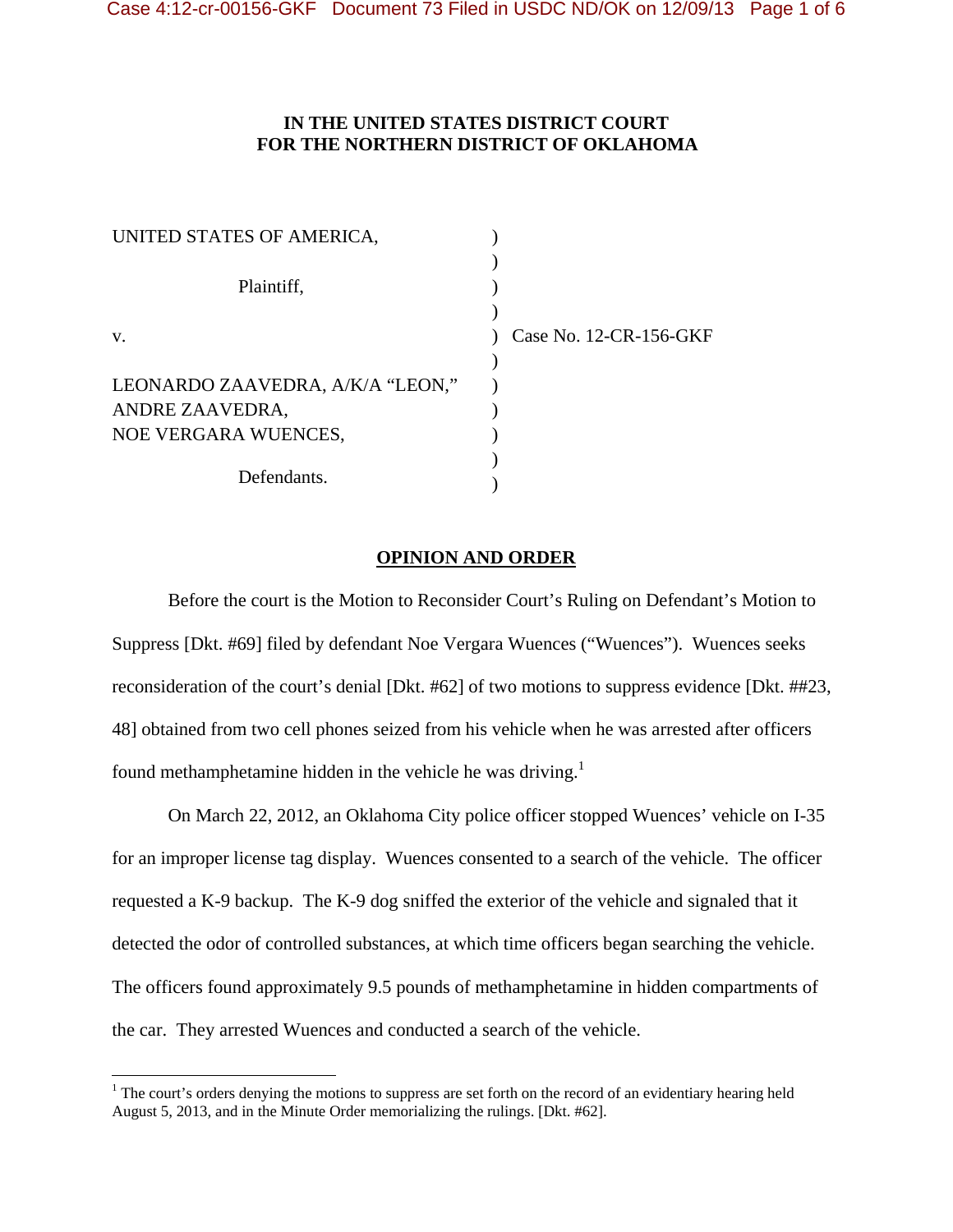According to a report prepared by Officer Scott McCall, two cell phones—a Nokia and a ZTE—were found in the car. He testified that it is typical for drug traffickers to have a lot of phone calls to a particular number during a short period of time, as those people who are sending and receiving the product are checking in with a courier to find out where the product is. Officer McCall testified that several phone calls came into each phone while he was visually examining them. The calls to the Nokia were all from the same phone number. The calls to the ZTE phone were from two different phone numbers. He used a Cellebrite device to attempt to extract information from the cellphones in order to retrieve contacts, phone calls sent or received on the phone, photographs and text messages. He was able to extract information from the ZTE using Cellebrite, and downloaded phone contacts, phone calls made and received, photographs and text messages. The Cellebrite device did not work on the Nokia phone, so he visually recorded that information from the Nokia. Based on this information, law enforcement concluded that two of the people whose names and information appeared in Wuences' cell phones were involved in distribution and trafficking of illegal drugs.

Defendants were charged with conspiracy to distribute methamphetamine, possession with intent to distribute methamphetamine, distribution of methamphetamine, and possession of firearms in furtherance of a drug trafficking crime. [Dkt. #43, Superseding Indictment].

Wuences moved to suppress evidence found on the cell phones, asserting the warrantless search of the phones violated his Fourth Amendment right against unreasonable search and seizure. [Dkt. ## 23, 48]. At the conclusion of an evidentiary hearing on August 5, 2013, the court found that the automobile exception applied and the search of the cell phones was lawful because once methamphetamine was found in concealed compartments in the car, the officers

2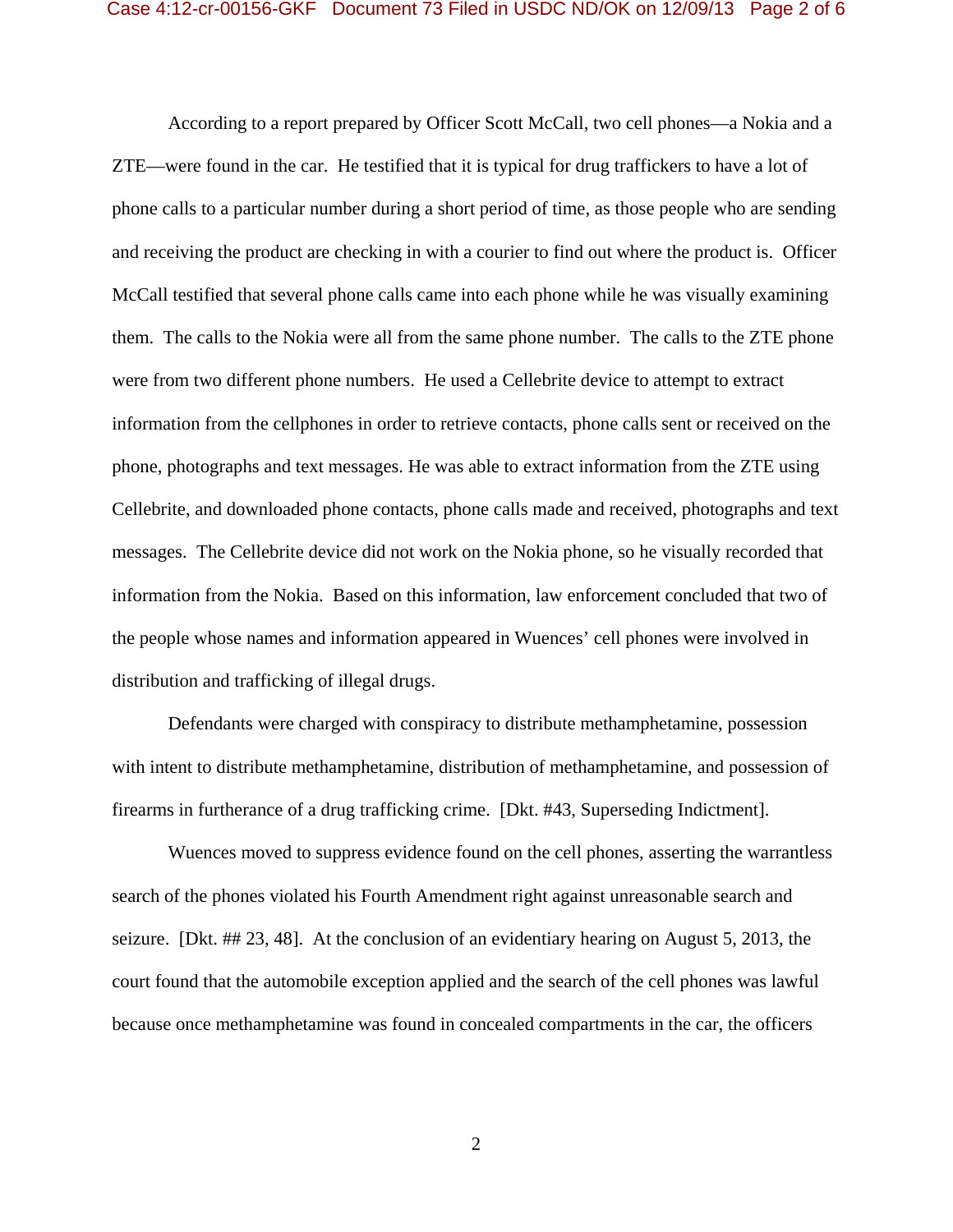## Case 4:12-cr-00156-GKF Document 73 Filed in USDC ND/OK on 12/09/13 Page 3 of 6

had reasonable cause to believe the cell phones were being used in furtherance of the illegal sale of drugs. [Dkt. #62].

"Under the automobile exception, 'police officers who have probable cause to believe there is contraband inside an automobile that has been stopped on the road may search it without obtaining a warrant.'" *United States v. Oliver*, 363 F.3d 1061, 1068 (10th Cir. 2004) (quoting *Florida v. Meyers*, 466 U.S. 280, 318 (1984) (per curiam)). Furthermore, the search may include "the containers within it where they have probable cause to believe contraband or evidence is contained." *California v. Acevedo*, 500 U.S. 565, 580 (1991).

 In his Motion to Reconsider, Wuences likens cell phones to computers and argues that because they have the capacity to store immense amounts of data, they should not be subject to the automobile exception.

 The concern expressed by Wuences has not gone unrecognized by the Tenth Circuit. In *United States v. Burgess*, 576 F.3d 1078 (10th Cir. 2009), the court, in *dicta*, discussed whether the contents of a computer and hard drives found in a motor home could be searched pursuant to the automobile exception. The court stated:

In spite of clear language in *Acevedo*, one might speculate whether the Supreme Court would treat laptop computers, hard drives, flash drives or even cell phones as it has a briefcase or give those types of devices preferred status because of their unique ability to hold vast amounts of diverse personal information. Interesting as the issue may be, we need not now resolve it because the search of Burgess' hard drives was authorized by a warrant.

*Id.* at 1090.

 To date, the Tenth Circuit has not resolved the question of whether the warrantless search of a computer or cell phone found in a car is subject to the automobile exception. However, in *United States v. Fierros-Alavarez*, 547 F. Supp.2d 1206 (D. Kan. 2008), the United States District Court for the District of Kansas found that it is. In *Fierros-Alavarez*, the defendant filed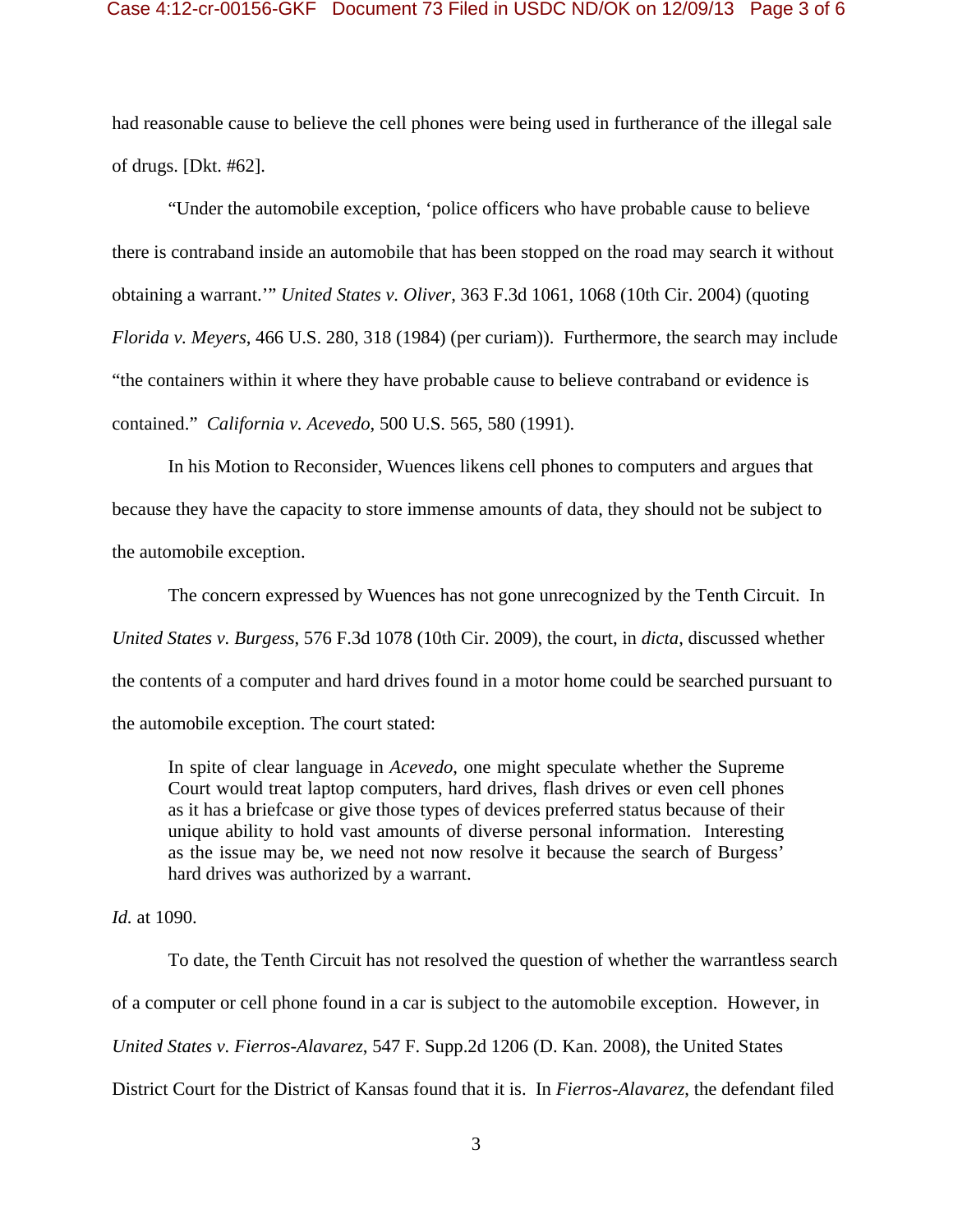## Case 4:12-cr-00156-GKF Document 73 Filed in USDC ND/OK on 12/09/13 Page 4 of 6

a motion to suppress evidence retrieved from a cell phone that had been seized from his car after his arrest at a Kansas turnpike plaza. *Id.* at 1207. The arresting trooper detected evidence of a hidden compartment and called in a drug-detection canine who alerted to the area of the suspected compartment. *Id.* at 1208. Troopers then removed the vehicle to a garage facility where they exposed the compartment and found three pounds of meth packaged in a manner consistent with distribution or resale. *Id.* They again searched the vehicle for evidence of drug trafficking and seized the cell phone, believing it had likely been used to facilitate the distribution of drugs. *Id.* The next morning, a trooper searched the "phone book" directory, recent calls directory and picture and video file of the cell phone, recorded the number for the phone and noted its service provider. *Id.* 

 The district court, citing *Oliver*, denied the motion to suppress. It noted that cell phones are "recognized tools of the drug-dealing trade," and found troopers had probable cause to believe the cell phone at issue contained evidence of defendant's contact with others who might be involved in drug dealing. *Id.* at 1212. The court stated:

[T]he transportation of personal belongings in an automobile substantially diminishes a person's privacy expectations. Based on the cases and arguments raised to date, the courts generally have not been inclined to suspend general Fourth Amendment jurisprudence on exceptions to the search warrant simply because the container is a cellular telephone.

*Id.* at 1213-14. The court rejected defendant's argument that the delay in searching the cell phone took the search outside the automobile exception, finding that "a container in a vehicle may be searched without a warrant within a reasonable time after its removal from the vehicle." *Id.* at 1211.

 The District Court of Kansas reached a similar conclusion in *United States v. Rocha*, 2008 WL 4498950 (D. Kan. Oct. 2, 2008), another case in which drugs were discovered in a car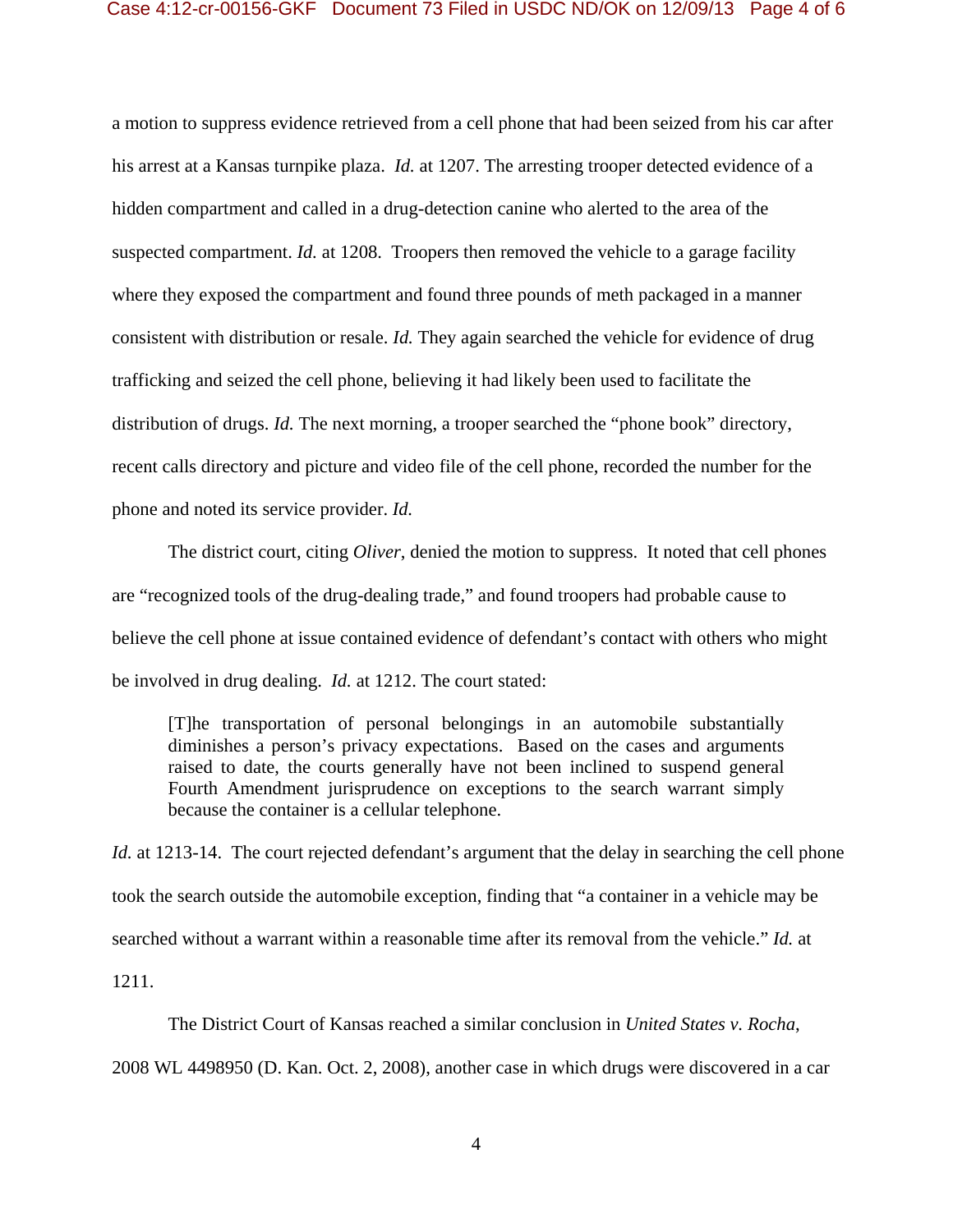#### Case 4:12-cr-00156-GKF Document 73 Filed in USDC ND/OK on 12/09/13 Page 5 of 6

after a traffic stop, and cell phones found in the car were seized and examined. ("Because probable cause existed to believe that evidence of a crime would be found in the cell phone information, the automobile exception allows the search of the cell phones just as it allows a search of other closed containers found in vehicles.").

 Several district courts in other circuits have held that officers may search the contents of a cell phone seized during a traffic stop as long as there is probable cause to believe the phone contained evidence of a crime. *See United States v. Garcia-Aleman*, 2010 WL 2635071 (E.D. Tex., June 9, 2010), report and recommendation adopted, 2010 WL 2635073 (E.D. Tex. June 30, 2010); *United States v. Monson-Perez*, 2010 WL 889833 (E.D. Mo. March 8, 2010); *United States v. James*, 2008 WL 1925032 (E.D. Mo. April 29, 2008), aff'd in part on other grounds, 618 F.3d 832 (8th Cir. 2010); *United States v. Ball*, 2005 WL 2649496 (W.D. Mo. Oct. 14, 2005), aff'd on other grounds, 499 F.3d 890 (8th Cir. 2007), cert. granted, judgment vacated on other grounds, 129 S. Ct. 2049 (2009); *United States v. Cole*, 2010 WL 3210963 (N.D. Ga. Aug. 11, 2010).

 The court finds, based on the record at the evidentiary hearing, that there was probable cause to believe the cell phones contained evidence of a crime. Further, the court finds that officers had reason to believe there was a risk that the evidence could be destroyed by remote means. *See United States v. Flores-Lopez*, 670 F.3d 803, 807-810 (7th Cir. 2012) (discussing technological tools available for remote wiping of data on cellular phones). Finally, the court concludes the holdings in *Fierros-Alavarez* and *Rocha*, as well as the other district court cases cited, to be persuasive and holds that the warrantless search of the cell phones found in defendant's vehicle was permissible under the automobile exception.

5